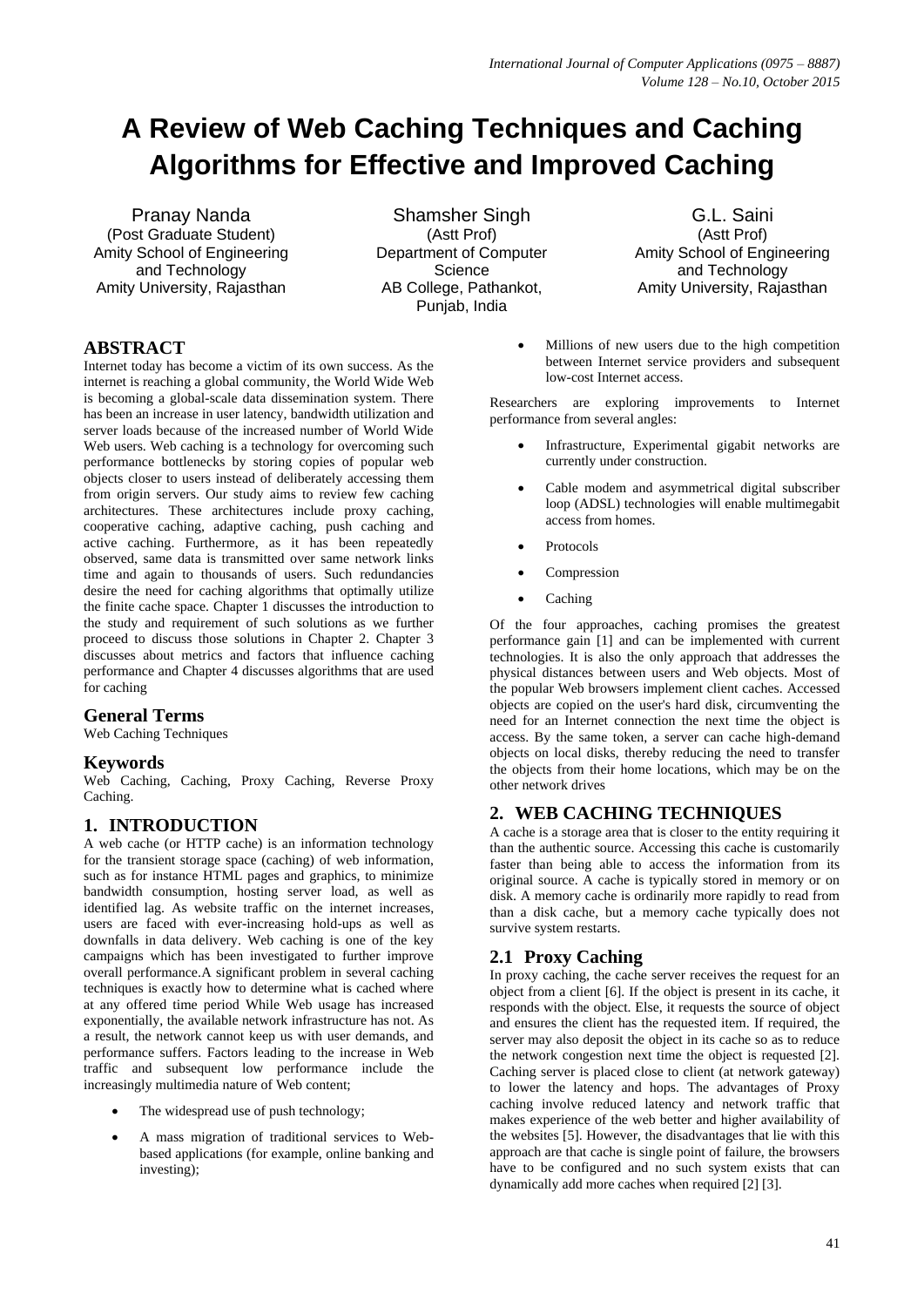

#### **Figure 1. Proxy Caching**

#### *2.1.1 Reverse Proxy Caching*

Instead of placing cache server close to client, the cache server is placed close to the servers in such a version of Proxy Caching [7]. When a server is expected to receive sumptuous requests simultaneously, in such a scenario, reverse proxy caching is an effective solution as it pretends as the origin server for the requests being generated. This is advantageous as it keeps and maintains uptime of the server substantially high and assures high quality of service (QoS) [2] [3]. It is a useful solution in scenarios where virtual domains have been mapped to a single physical site [12]. Alongside forward proxy caching, Traffic Server deals with web data requests to beginning servers on account of the visitors asking for the information. Reverse proxy caching (also known as server acceleration) is distinctive simply because Traffic Server acts as a proxy memory cache on the part of the fundamental cause servers that preserve the information. Traffic Server is designed to behave outwardly as source server which the client is attempting for connecting to. In a typical scenario the promoted hostname of the origin server eliminates to Traffic Server, which serves client requests immediately, taking information from the true origin server when necessary.



**Figure 2. Reverse Proxy Caching**

#### *2.1.2 Transparent Caching*

The problem with proxy server approach is that it requires configuration of the web browser [2] [3]. Transparent web caching on the other hand intercepts HTTP requests at the gateway without being visible and redirects them to web cache or clusters [8]. There are two ways to deploy transparent caching [5]: switch level and router level. Router level transparent caching uses policy based routing to direct requests to appropriate cache or server. Switch level transparent caching offers switch to act as a dedicated load balancer. It is more preferable approach because switches generally cost cheaper than routers [12]. As video streaming and rich media downloads keep up to flood operator networks, with no end in perceive, network operators are examining as well as deploying transparent Internet caching inside of their networks to address a much wider selection of Internet content. The intent is two-fold. The first is to alleviate the network infrastructure and data transfer usage costs associated with over the top (OTT) content and the second is to distinguish their consumer broadband servicing as well as deliver better user performance. By getting rid of any potential slows down associated with the Internet or even the content origin, caching enables the operator to emphasize their investment being made in the access network and deliver more content material at top speeds.

#### **2.2 Adaptive Web Caching**

Adaptive Web caching involves replacement algorithms that analyze requests generated by the client and deposits the most accessed objects in the cache deposit [13]. Adaptive caching consists of multiple, distributed caches which dynamically join and leave cache groups based on content demand [11]. The general idea of Adaptive Caching imagines a tight mesh of self-organizing, overlapping multicast groups of servers that adapt when necessary to changing conditions [2]. This mesh forms an implicit and scalable hierarchy that is used to efficiently diffuse popular web content towards the demand [14]. The two main components are underlying communication paths between the neighboring caches and flow of requests for data along paths [12].

#### **2.3 Push Caching**

Servers decide when and where the objects are cached, this idea was inducted by push caching [12]. Servers realize which clients require that data often and place it close to them. Data is dynamically mirrored [15]. An assumption about push caching is that the ability to launch caches traverses administrative boundaries [2]. Push caching is an effective solution for content providers [4]. Push-caching has subsequently diminished the actual quantity of network traffic without considerably impacting almost every primary server's load. If only primary servers could store duplicated documents then push-caching would be of questionable value. The virtue of push-caching, however, is that it is very easy to add additional servers. Proxy-servers, for example, are ideal candidates for accepting duplicated things simply because they're definitely running web caching software, continuously are affixed to large disks, and are usually not hidden behind firewalls. Push-caching can circulate the stress from overloaded primary servers onto proxy-servers and other servers without distinguished an unacceptible load because all servers caching replicated objects may refuse alternative objects at any time.

#### **2.4 Active Caching**

The scheme allows servers to supply cache applets to be attached with documents, and requires proxies to invoke cache applets upon cache hits to furnish the necessary processing without contacting the server [10]. Cache applets allow servers to obtain the benefit of proxy caching without losing the capability to track user accesses and tailor the content presentation dynamically [2] [12].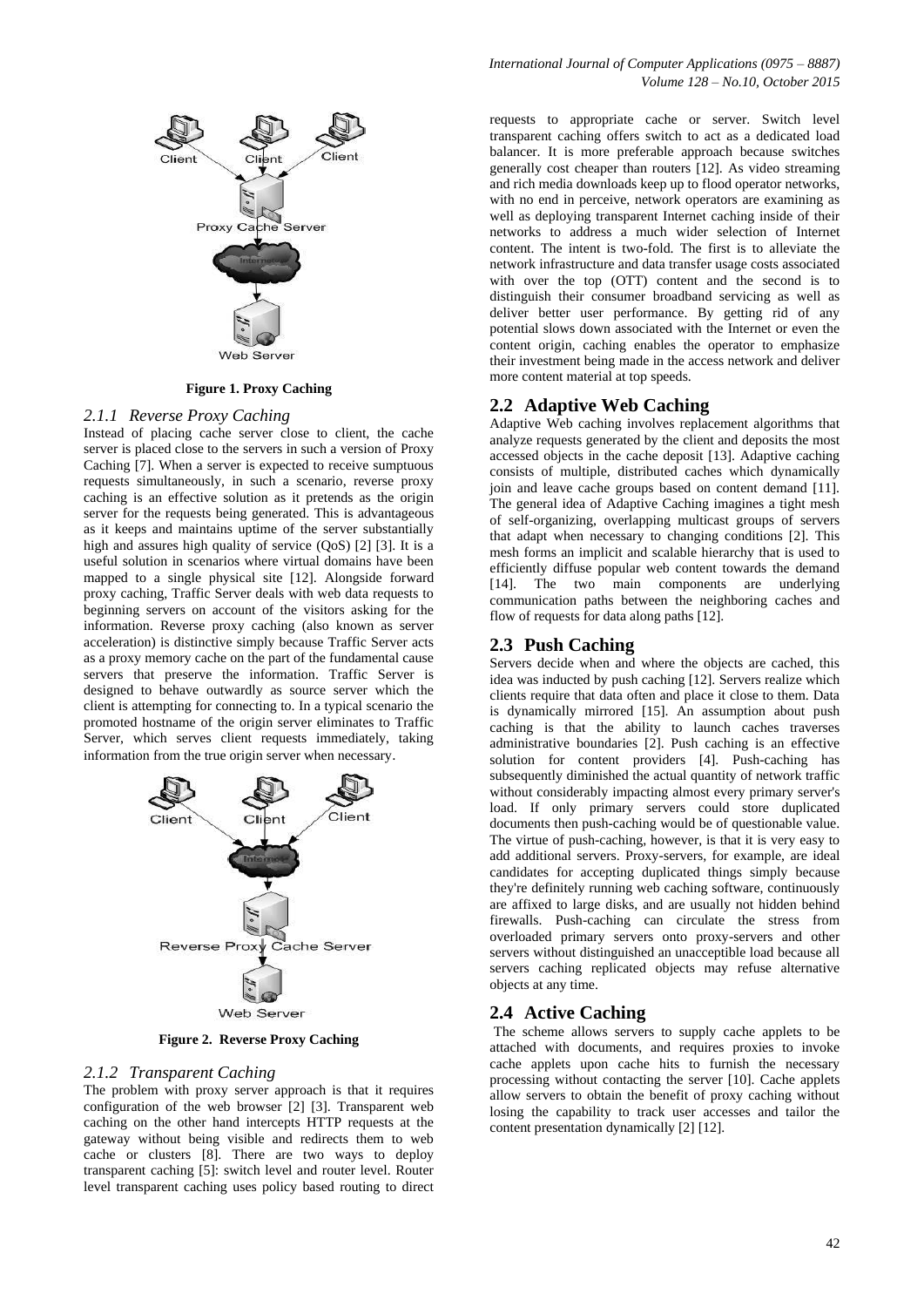# **2.5 Cooperative Caching-Swalla Architecture**

Most traditional **cooperative caching** schemes were developed for network file systems but were not designed **for cluster-based web servers** with content-based requirements/ An approach to improve web performance is in recognizing that the bottleneck access of website is process utilize.tion rather than network bandwidth. Swalla is a distributed and multi-threaded web server which runs on a cluster of workstations and shares cache information and cache data between nodes [4].

Swalla is solution to web sites that make extensive requests for dynamic content such as CGI requests. It cooperatively caches the results of CGI requests [14]. The server stores the meta-data for cached content in the cache directory. Each note communicates with each other to exchange cached data and meta-data [5]. Each Swalla node consists of a HTTP module and a cache module. Other caching architectures are: Internet Cache Protocol (ICP), Summary Cache and Cache Digest. ICP works similar to proxy caching, is an application layer

protocol running on top of UDP and us used to coordinate proxy web caches. Summary Cache and Cache Digest use Bloom Filter to represent the directory of cache content [5]. Bloom Filter is a memory efficient data structure that is used to test whether an element is member of set or not [9]. The difference between summary cache and cache digest is that summary cache extends ICP to update the directory whereas Cache Digest uses HTTP to transfer directory information [2].

# **2.6 Performance evaluation of Caching Architectures**

Although there are many web caching techniques, no technique is such omnipotent that performs well in all scenarios [14]. Every technique has a different architecturethat justifies optimal use ofdifferentavailableresources based on its design. An effective caching mechanism is the groundwork of any distributedcomputing architecture. The focus of this article is to understand the importance of caching in designing effective and efficient distributed architecture.

### **Table 1:Web Caching Techniques:**

| <b>Web Caching</b><br><b>Technique</b> | <b>Methodology</b>                                                                                                                    | Pros                                                                                                 | Cons                                                                                                        | <b>Suitable</b><br><b>Environment</b>                                                 |
|----------------------------------------|---------------------------------------------------------------------------------------------------------------------------------------|------------------------------------------------------------------------------------------------------|-------------------------------------------------------------------------------------------------------------|---------------------------------------------------------------------------------------|
| Proxy Caching                          | Place proxy servers<br>close to clients                                                                                               | Reduced latency and<br>network traffic.<br>bandwidth savings,<br>increased availability              | Single Point of failure,<br>has to be explicitly<br>configured, no dynamic<br>method to add more<br>caches  | Clients generating<br>high amount of<br>requests                                      |
| Reverse proxy<br>caching               | Place proxy server<br>close to servers                                                                                                | Ensures high quality of<br>service(QoS)                                                              | Single point of failure<br>and filtering against<br>malicious attacks                                       | <b>Content Providers</b>                                                              |
| <b>Transparent Proxy</b><br>Caching    | Intercept HTTP<br>requests at gateway<br>and redirect them to<br>cache clusters                                                       | Does not have to be<br>explicitly configured                                                         | Violates end-to-end<br>statement by not<br>maintaining constant<br>connection to end point<br>of connection | Places where<br>administrative<br>controls over caching<br>is possible or<br>required |
| Adaptive Web<br>Caching                | Learning by<br>example to adapt to<br>requests for objects<br>based on their<br>demand                                                | Adapts to each client<br>individually, self-<br>organized                                            | Complex<br>implementation,<br>initially requires<br>training                                                | Sites that generate<br>dynamic content                                                |
| Push Caching                           | Cached data is<br>placed close to<br>clients that request<br>them frequently                                                          | Servers curate caches for<br>clients                                                                 | Ability to launch caches<br>may cross<br>administrative<br>boundaries                                       | Content providers                                                                     |
| <b>Active Caching</b>                  | Cache applets are<br>used to customize<br>objects that<br>otherwise would not<br>be cached                                            | Use of cache applets to<br>perform personalized<br>caching locally instead at<br>originating servers | Need of coding cache<br>applets for objects                                                                 | Sites that serve<br>dynamic and<br>personalized content                               |
| Swalla<br>Architecture                 | Distributed and<br>multi-threaded<br>architecture of<br>server nodes that<br>share cache and<br>cache information<br>among each other | Effective for dynamic<br>content requests such as<br><b>CGI</b>                                      | Complex architecture,<br>increased administrative<br>architecture at<br>distributed caches                  | Sites that generate<br>great dynamic<br>content                                       |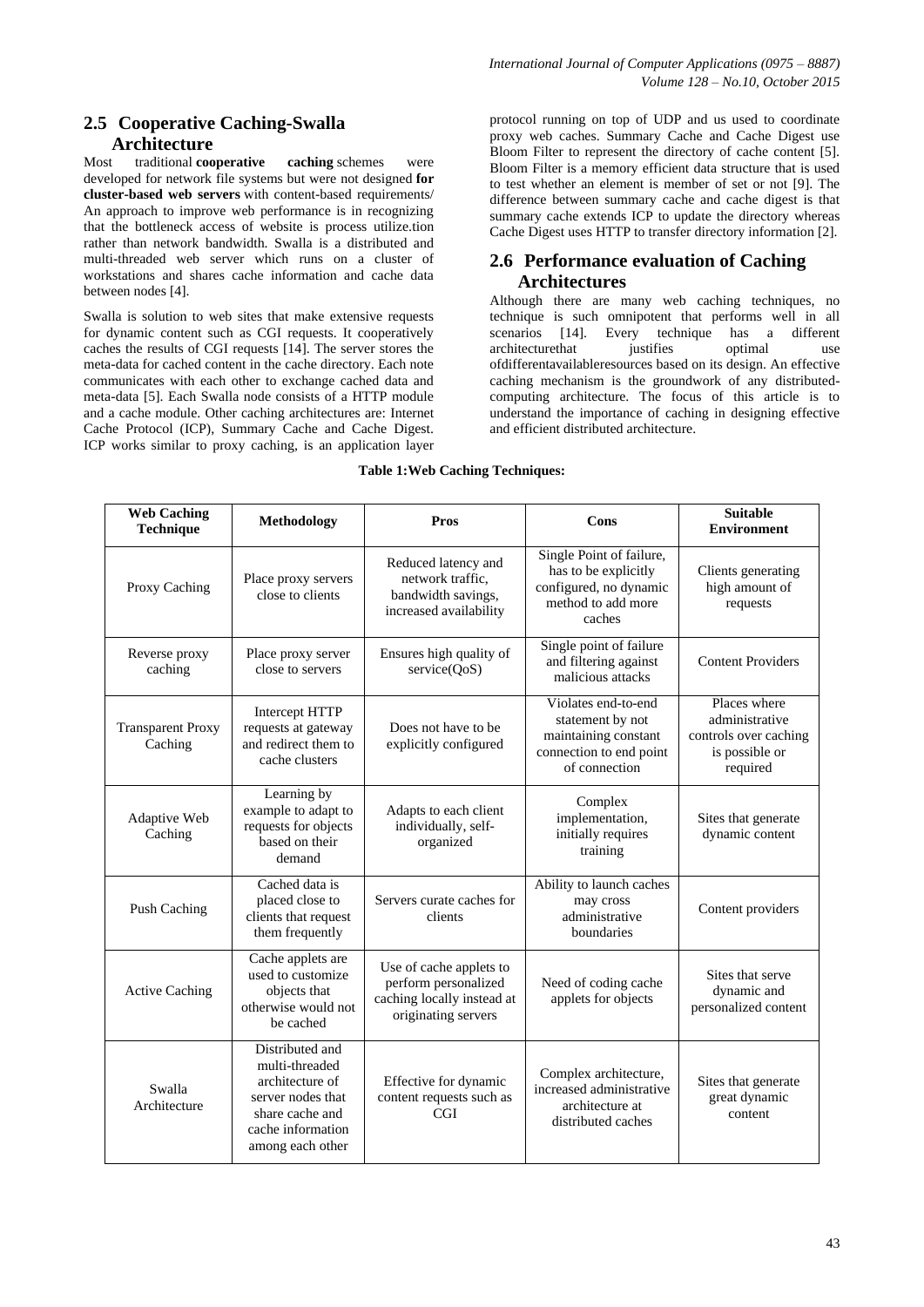# **3. PERFORMANCE METRICS AND FACTORS**

Various metrics and factors affect the decision to select apt caching policy for an environment. To deliver maximum efficiency, it is helpful to assess performance of various algorithms based on the factors and metrics relevant to the environment.

# **3.1 Performance metrics**

### *3.1.1 Hit ratio*

Hit ratio is generally the ratio of objects obtained through caching policy versus the number of requests made [2]. Higher hit ratio indicates better caching policy. However, it may only be relevant if the objects are homogenous in size.

## *3.1.2 Byte hit ratio*

Byte hit ratio is the ratio of bytes accessed from the cache to the total bytes accessed [2]. In case of objects being of heterogeneous sizes, Byte hit ratio is better metric for measurement.

### *3.1.3 Bandwidth utilization*

It is an important count where an algorithm that reduces consumption of bandwidth is better [2].

### *3.1.4 User response time*

It is the amount of time a user waits for the system to retrieve the requested object [2]. It is also known as latency.

### *3.1.5 Cache server CPU and I/O utilization*

The fraction of total available CPU cycles or disk and object retrieval latency [2].Latency is inversely proportional to object hit ratio because a cache hit can be catered more swiftly than a request to origin server. However, optimizing one metric does not imply that it will optimize other too. For example, increasing hit rate does not essentially minimize latency [2].

# **3.2 Performance factors**

### *3.2.1 User access patterns*

If a user accesses objects small in size more frequently, then the objects that are small in size stand obvious candidates for caching. User access patterns are not static and therefore a good caching algorithm should not be static either [2] [11]. Cache replacement algorithms decide what objects to be discarded when the cache is full.

### *3.2.2 Cache removal period*

Cache removal period dictates that documents will be removed when there is no space in the cache [14]. Continuous cache removal period implies that cache has no space to hold the object currently being accessed. Fixed cache removal period means that objects will be removed only at the beginning of removal period [2].

### *3.2.3 Cache size*

Larger cache size implies that the cache can store more objects which means increased the hit ratio. Cache size is however expensive in terms of processing cost and complexity [3]. Therefore cache size is therefore a trade-off between cache cost and cache performance. In a small cache, a caching mechanism may either store many small sized objects or few large size objects. Maximum cacheable object size is a user defined factor that puts a limit on the size of objects that can be stored in the cache [2].

## *3.2.4 Cooperation*

Coordination between user requests and many proxy caches in a hierarchal proxy cache environment.

### *3.2.5 Consistency*

Consistency indicates maintaining updated replicas of objects in the cache.Other factors like protection copyright increase complexity. Also, non-cacheable objects are a subject of concern [2].

# **4. WEB CACHING ALGORITHMS**

Three main important components have profound impact on caching management: cache algorithm, cache replacement and cache consistency. Cache replacement is however the heart of web caching. The design of efficient cache replacement algorithms is required to achieve highly sophisticated caching mechanism [11]. As cache size is limited, a cache replacement policy will determine which object is to be evicted to allow new objects and maximum utilization of the cache space efficiently. An efficient cache replacement algorithm is used to eliminate "cache pollution". Cache pollution means that the cache contains objects that are not frequently used in the near future which eventually lead to inefficient use of cache space. There are two kinds of cache pollutions. The term "cold cache pollution" refers to unpopular objects that remain in the cache for a long time whereas "hot cache pollution" refers to objects that stay in cache for long those were once but are no longer popular. Some of the caching algorithms are:

- **LRU:** Least recently used objects are eliminated first from the cache. LRU is simple to implement and is efficient in case of CPU memory where objects are uniform. However, LRU does not consider size of download latency of documents [14]. LRU suffers from cold cache pollution.
- **LFU:** Least frequently used objects are removed first from the cache. LFU is advantageous as it is simple to apply [3]. LFU does not however consider the size or download latency of objects and may keep obsolete objects indefinitely in the cache. LFU suffers from hot cache pollution.
- **SIZE:** Large objects are removed first from the cache. SIZE removes large objects from the cache and keeps a number of small ones and therefore has high hit rate. SIZE has a disadvantage as it may keep small documents indefinitely in the cache even if they have been not accessed by user in recent past [3]. It also has low byte hit rate.
- **GD-SIZE:** Greedy-Dual-Size (GDS) is an extension of SIZE policy. The algorithm combines several factors and assigns a key value for each object stored in cache. When cache space becomes saturated and new object is required to be stored in cache, the object with lowest key value is removed [14]. GDS removes objects which are no longer requested by users and therefore overcomes the drawbacks of SIZE policy. GDS does not take previous frequency of access for web objects in account [4].
- **GDSF:** Greedy-Dual-Size-Frequency (GDSF) extends GDS by containing the access frequency aspect in assigning key value. However, GDSF does not predict future accesses [4].